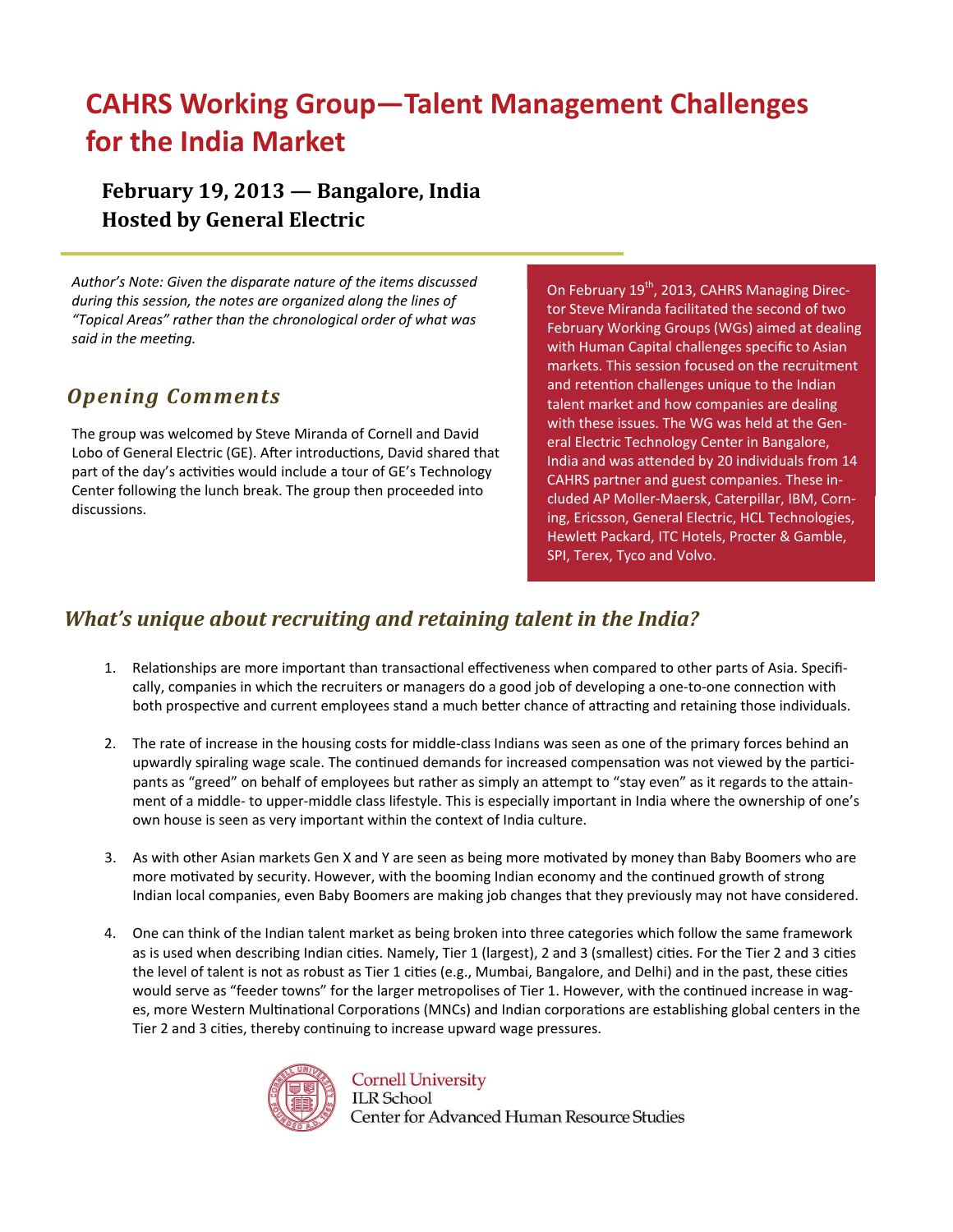# Page 2 **Human Capital Challenges for the Emerging Market**

- 5. Unlike more mature Asian markets (e.g., Singapore, South Korea, Japan), prospective recruits are not asking about just the job they are interviewing for but also about what two to three jobs may potentially follow the immediate role. As such, companies need to be very prepared to answer longer-term career development questions in specific terms and not just vague generalities.
- 6. Be careful not to "broad brush" the overall Indian talent market because retention rates vary greatly from industry to industry. In those areas where economic growth has stabilized from its previously red-hot rate, retention rates, while still high compared to other regions of the world, have also stabilized.
- 7. While some industries remain in hyper-growth mode, participants felt that over the long run, this pattern of increased stabilization leading to lower attrition rates should repeat itself across a wide number of industries.
- 8. The issue of "career velocity" (how fast an individual expects to move up the organizational ladder) is seen to be larger in India than in any other market. Making this more of an issue is the belief amongst participants that the Indian human capital market has a global reputation for having a much higher level of experienced managers than it actually has. This results in relatively inexperienced managers being given large portfolios of management responsibility for which they are very often inadequately prepared. This is especially true at the middle-management level.
- 9. For many Indians, professional success in the eyes of society is defined as becoming a manager and moving up the organizational hierarchy. This is because hierarchical "place" is strongly linked to social status in Indian culture. As such, career progression is almost always defined as vertical rather than to also include lateral (i.e., for the purposes of job enhancement or "rounding out") and often comes into conflict with many Western MNC's development frameworks which are putting an increasing emphasis on lateral skillset enhancement.

### *What speciϔic actions are you taking to deal with these challenges?*

- 1. When recruiting at universities bring in a cohort of students rather than ones and twos. This helps to create a group "stickiness" which helps with retention. However, these individuals tend to compare compensation, so any monetary differentiation will quickly be known and questioned.
- 2. Create programs that reach out to the families as well as the employee. The family role is much more important in Indian society than it is in the typical Western country. In the West, establishing a connection with parents (and sometimes even grandparents) would be seen as overly intrusive. In India, it's sound competitive practice.
- 3. Creating cafeteria-style development opportunities to address the differing needs of the various generations within the workplace. This involves moving from a philosophy of "equal" to one of "fair" since these generations place very different demands upon the employer.
- 4. One company indicated that while its current employment value proposition consists of a blend of Western, Asian and Indian attributes, it is beginning to see the need for an Indian leadership framework that may be very different than their currently used global framework: exactly what this looks like is sƟll in a state of flux.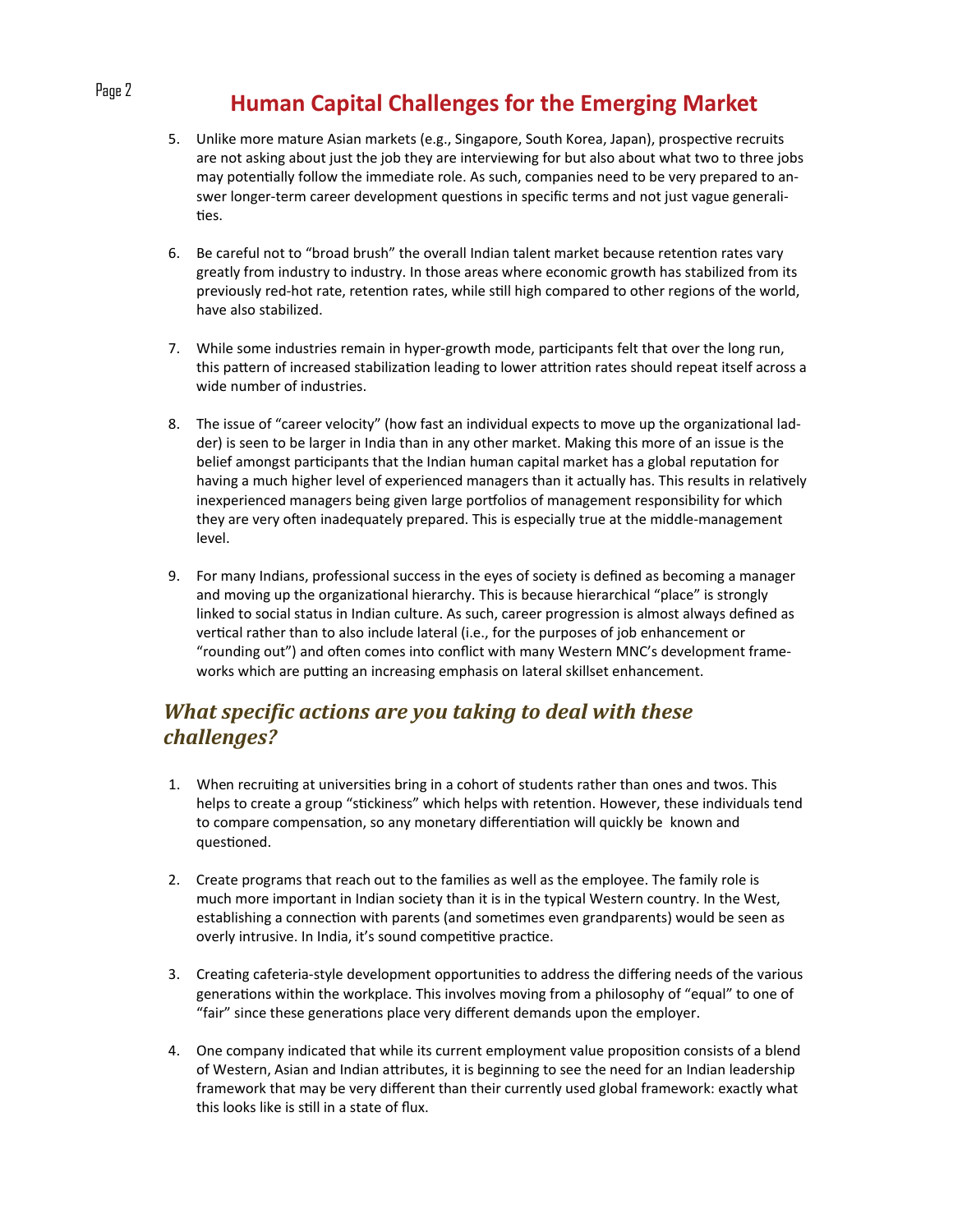# Page 3 **Human Capital Challenges for the Emerging Market**

- 5. Sometimes the West's use of inquiry as a leadership methodology is problematic within an Indian culture that often calls for the supervisor or leader to "have the answers." Given this, one partner shared that its company has to put specific training programs in place that deal with different ways to make decisions. Though the program is not specific to the Indian or American cultures, it has proven to be highly effective in working through various challenges.
- 6. While the sense of nationalism continues to grow in India, an assignment to the United States is still seen as highly desirable, especially for younger Indians. The participants agreed that, in the eyes of the employees, job assignments in the USA bring with them increased compensation, respect and "marriage-ability." As such, organizations are joining together to lobby the U.S. government on the issues of work Visas for Indians as well as overall immigration reform.

#### *What's the competition doing to get your talent?*

- 1. Some organizations are not offering more money to college graduates but giving them "inflated" titles.
- 2. The marketing of an organization's infrastructure (e.g., office facilities, on-site recreational facilities, desktop configurations, intra-organizational social media communities, etc...) is being used more and more by larger companies.
- 3. Some organizations have resorted to raiding of entire groups or departments when they land a large project in a given area. This has been facilitated by consultants whose specific mandate is to develop "talent maps" of other organizations. It's therefore critical to have a good retention plan in place for the two to three key players in the most important groups as these are often the individuals targeted first in situations like this.
- 4. A new competitor has surfaced. In the past, Indian government agencies were often used to source all types of talent, especially entry-level talent in technical areas. Given the competitive wages Western MNCs were able to offer, many employees left these agencies for new opportunities. Nowadays, government workers are less prone to do so because their employment packages in‐ clude elements the western MNCs are not offering; specifically, housing, transportation, enhanced healthcare and better long-term job security.
- 5. Some organizations are leveraging the emerging sense of Indian nationalism by using recruitment messages such as, "The 'good work' in this organization is done in India. That other organization does all its 'good work' in the USA."
- 6. Given the huge increase in both the quality and scope of the telecom infrastructure over the past few years, more organizations are marketing their flexible work benefits as a key employment proposition differentiator, especially to female candidates. This is very important because within the Indian culture, there is still a strong expectation that women handle the "house work" even if they are working.

### *What's new with the recruitment and retention of female employees in India?*

1. One participant shared that while the view towards female participation in the labor force has improved in the large metropolitan areas, there has not been this same level of improvement across the board. The pressure on women is sometimes exacerbated by the joint family living arrangement wherein the woman is often called upon to be the provider of both child- and elder-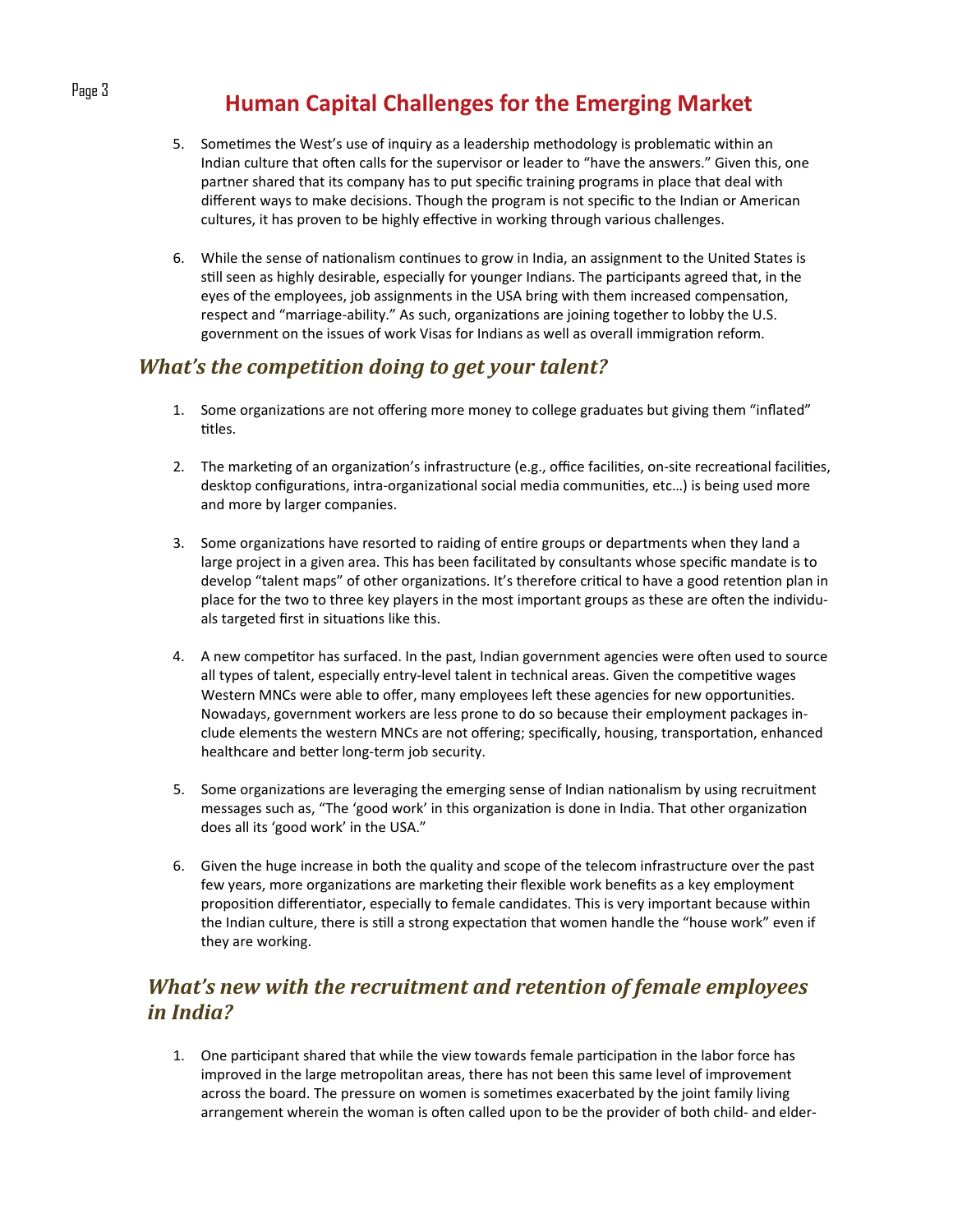# Page 4 **Human Capital Challenges for the Emerging Market**

care services. Given this reality, some companies have begun to reach out to husbands, in‐laws, and other direct relatives in an attempt to create greater awareness, acceptance and pride as it relates to a woman's role in the work environment. While it can sometimes take up to two years to get appropriate levels of family and community buy-in, this strategy appears to be working in terms of decreasing overall female attrition.

- 2. One partner company described a program it created to showcase women who had taken a "professional break" in order to have and raise children and were now returning to work. The part‐ ner reported an enormous increase in the pride of employees around this program as well as in‐ creased acceptance rates on job offers to female candidates.
- 3. Some large MNCs have taken a proactive approach to both the recruitment and development of their female employees. This includes in‐house developmental programs aimed specifically at women as well as collaborative MNC educational initiatives aimed at encouraging the continued education of India's overall female population.
- 4. As India grapples with managing its diversity as a nation, some organizations are creating employee-led, management-embraced employee councils in an attempt to give more authority to people "doing the work" (vs. managers). This concept has been extended to the creation of councils focused specifically on women.
- 5. Because of the importance of education in the Indian culture, employers lose younger topperforming female employees to Universities when these employees decide to leave work to pursue advanced degrees. While not necessarily threatening to the overall employee population, given the relative lack of part-time degree programs in India, this has the potential to turn into a real issue with top female performers.
- 6. The groups discussed the relative role of women in the two largest developing markets in the world: India and China. While India has made much progress over the past several years, China was still seen as being ahead in terms of overall utilization of female talent. The group felt that much of this might be aƩributed to China's big push for economic reform in the mid 70's and 80's which had a collateral benefit of removing many societal obstacles related to gender bias.
- 7. In addition, prenuptial agreements in China sometimes contain clauses which indicate the couple will not have children, thus allowing both husband and wife to fully pursue their professional careers. Participants agreed that this sort of agreement would be unfathomable within the context of Indian culture.
- 8. There was also a view that while India has had and does have several high profile female leaders, overall China appears to be more comfortable with women in key leadership roles. All of which highlight the need for continued societal educational initiatives by the government, corporations and non-governmental organizations (NGOs).

### *What about the sourcing of Executive talent?*

1. For certain roles within certain industries, talent sources are limited because of the need to stick with domain expertise (e.g., telecom, pharma, etc...). Even though India is a huge market, these positions can be exceptionally hard to source because of the relative lack of appropriately skilled executives available. As a result, certain executives have built a career of "making the rounds" as they move from one MNC to another within a given industry.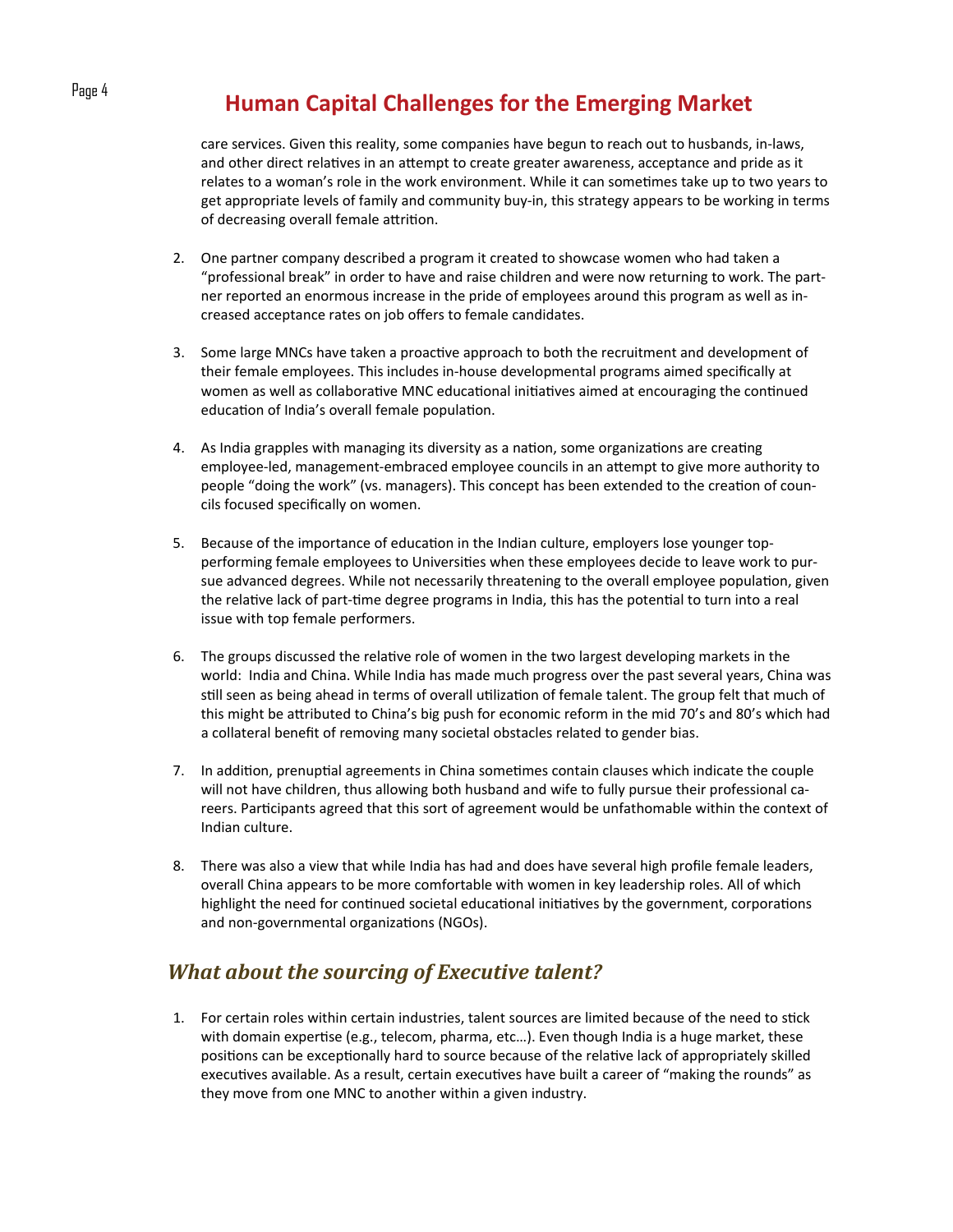# Page 5 **Human Capital Challenges for the Emerging Market**

- 2. Companies operating within an industry for which there are no strong indigenous Indian competitors will almost certainly have to bring in an expat or source from an MNC who operates within the same industry. Participants shared that they have not had much luck trying to take someone from an "adjoining industry" and "force-fitting" them into an executive role.
- 3. Sometimes India is not as fully leveraged as a location for executive development as it could be. Depending upon a company's global culture and the importance of India to its overall strategy, it can be viewed as either a wonderful or horrible job assignment. It's important to assess the reality within a particular organization and then accept that the talent that will be attracted will be a reflection of India's priority in the overall corporate strategy.
- 4. An organization's ability to attract top-level executive talent will be driven by a combination of a company's corporate brand and how long it has been operating in the country. If the company has not been operating long, an exceptionally strong global brand is necessary. Companies operating for a long time do not require as strong a brand.
- 5. Once in the company for one to two years, some top-level executives have requested that India be carved out as a separate P&L from the overall global of Asia‐Pacific financial statement, with com‐ mensurate increases in local autonomy and decreases in oversight. Companies need to be thoughtful when considering this request, balancing the need for driving autonomy and ownership against the possibility of increased operational and/or compliance risk.
- 6. Although at the high level differences still exist, the compensation delta between expat executives and top-notch Indian executives has shrunk dramatically over the past several years. Organizations need to understand and accept the fact that while India may be an emerging market, wage levels for top performing executives in certain industries can be as high as in any market around the world.

### *What are your biggest frustrations when dealing with "Corporate?"*

- 1. There was near unanimous agreement that the biggest challenges with "corporate" occurred when the individuals they were dealing with had either never worked in or had responsibility for non‐HQ markets. When this was the case, long periods of time are needed to help explain why a particular program or initiative won't work in India or why India might require a special exception for a given program or benefit. The Indian allowance for foreign travel was cited as an example.
- 2. All participants agreed that their organizations were very well served when corporate staffers had either worked previously in a non-HQ country or had made the effort to both understand and travel to non‐HQ markets.
- 3. The current Western priority on short-term (e.g. quarterly) results was viewed as exceptionally frustrating. Infrastructure, management systems, talent pools and corporate culture all require time to germinate and sprout into long-term, sustainable initiatives. It is therefore very challenging to be told to act as the corporation's growth engine while simultaneously not be allocated adequate resources or levels of flexibility.
- 4. Organizations that were not as globally experienced as others were viewed to be more prone to make hair-trigger decisions on budgets, personnel and resources than those that had developed the knowledge around what is required for long-term success in global markets. While all acknowledged the need to drive towards profitability and contribution, there was consensus that some-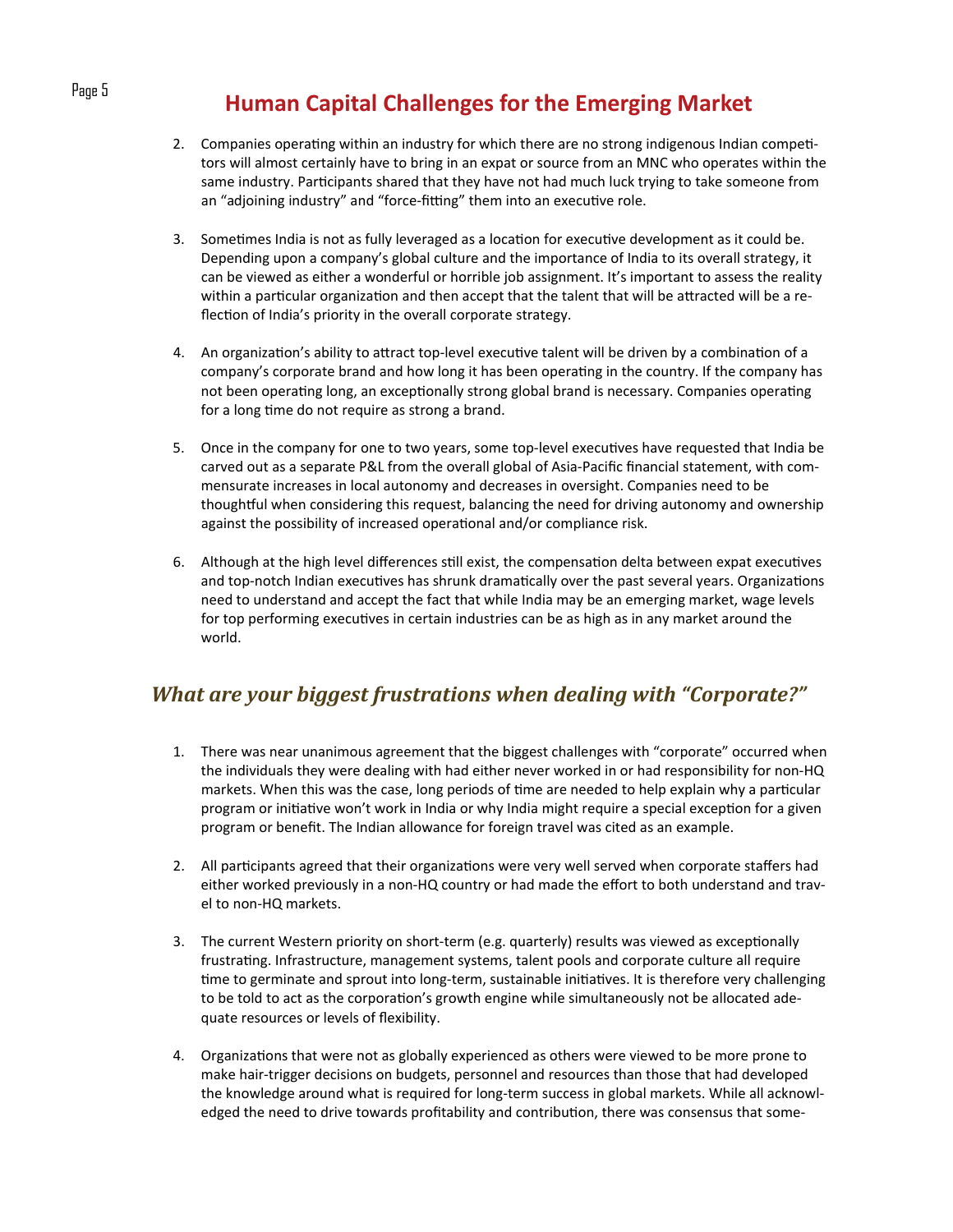# Page 6 **CAHRS Working Group—Human Capital Challenges for the Emerging**

times there was a large mismatch between expectations/goals and the allocation of resources. This was seen as often being caused by "corporate" believing the solution to be as straightforward as "simply do over there what we do over here." In general, the group felt European headquartered organizations tended to take a longer view of investments and payback periods than American HQ-ed organizations.

- 5. Most participants felt that their corporate counterparts were not as good at intercultural competence as they (corporate) believed themselves to be. If this fact is not likely to change, one specific way around it is to set out a series of core global principles that a given program (e.g., compensation, training, benefits, etc...) should be adhering to and then leaving the specific implementation to the specific country. A pre-implementation joint review by both corporate and the country human resource team can then be used to ensure that each party's needs are being met.
- 6. If an organization does not have global principles in place, another approach is to include corporate staff during the design phase of the program. When doing this, always remember that the willing‐ ness of corporate to do something different is directly related to the country's relative strategic importance to the company's overall strategy.
- 7. One partner shared that being straightforward and honest is a good way to establish a positive reputation in the Indian talent market and that corporate needs to recognize the need to customize employee messaging for India. As an example, the first time the company downsized, corporate asked the HR team to indicate that "people who have performance issues are being asked to leave." The result was a communications and morale disaster. The second time, the team pushed back on corporate and messaged a more truthful, "The organization's growth in India was not as high as we had forecasted and as a result, we will need to reduce headcount." The second downsizing was met with much higher levels of understanding and decreased levels of employee upset.
- 8. The best way to get alignment with corporate is *not* to indicate "we're different" but rather to state, "Here's the issue we're facing, the solution we're proposing and the anticipated impact if we are not able to implement the proposed solution."

#### *Working Group Participants*





**Cornell University ILR** School Center for Advanced Human Resource Studies